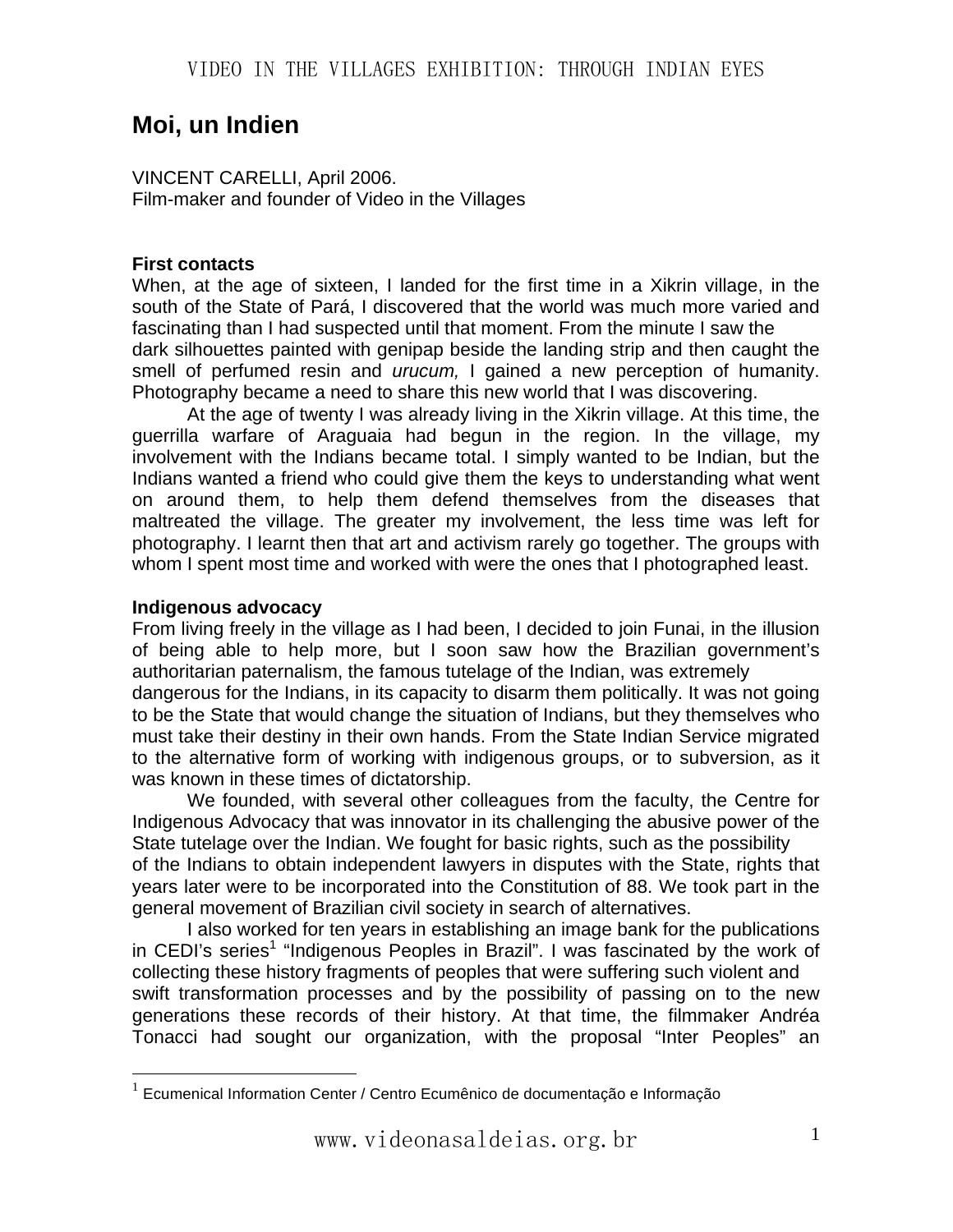intertribal communication project using video. At that time video was still a novelty. The idea did not take off. When the VHS camcorder appeared, I decided to take it up again, and thus the Video in the Villages project began within the Center for Indigenous Advocacy.

It was born in the midst of a relationship developed over years, a lifelong relationship centered around a cooperation between Indians and non-Indians to try and address vital problems such as land demarcation or freeing the reserves from intruders, finding means of subsistence and integration in the national economy, or forms of negotiating with the government to obtain access to health and education. The proposal was to offer them instruments that could permit access to their images, to the design and recreation of their own image. The procedure to be adopted, in which all the images produced were to be immediately exhibited in public, would permit the video camera to become an object that they would appropriate. The presence of the camera created or instigated the fact that it was recording. And this explains why, people were confident with the camera, but they also interacted with it, very often addressing it explicitly and directly. The camera was not a transparent object; it was one of the actors on stage.

# **My learning process**

1987. I started making video films at the age of 36, and conceived this project within the perspective of intervention and activism that has orientated my life. I would never have imagined at that time that we would train indigenous filmmakers. My learning of film language had been with this background of offering a chance to record things of importance and to provide access to the images of other groups for the leaders I admired for their vision of the future, their discourse of resistance. The most traditional leaderships were, from the outset, the most enthusiastic about this technological novelty and I truly placed my camera at the disposal of their speeches.

Straight away in the first experience, held among the Nambiquara, we received a tremendous amount of receptivity from the Indians: the routine shooting/showing, generated an immediate feedback. The Indians rapidly took control of the direction of the process and the only thing that I had to do was to allow myself to be lead by them, who began to 'produce themselves' as they liked to see and to be seen on the screen. The result was the video "The girl's celebration". It was thus that work as such with the Indians, that began in an experimental manner and was carried out with technical resources that were totally amateur, gradually acquired the guarantee of its continuity through its selfdocumentation, achieved with more and more professional resources and for a arowing public.

The short film entitled "Video in the villages" (the third in the series), for example, was edited in haste in late 1989, on the eve of my first trip to the United States in search of funding for the project. But once ready, it ended up outgrowing its immediate purpose and became a genuine portfolio for the project, gaining large publicity in circles interested in alternative communication projects.

The North American Foundations (Guggenheim, MacArthur, Rockefeller, Ford) were the first to support the project. As of 1995 the International Cooperation of Norway began to be interested in funding the work, which gave us greater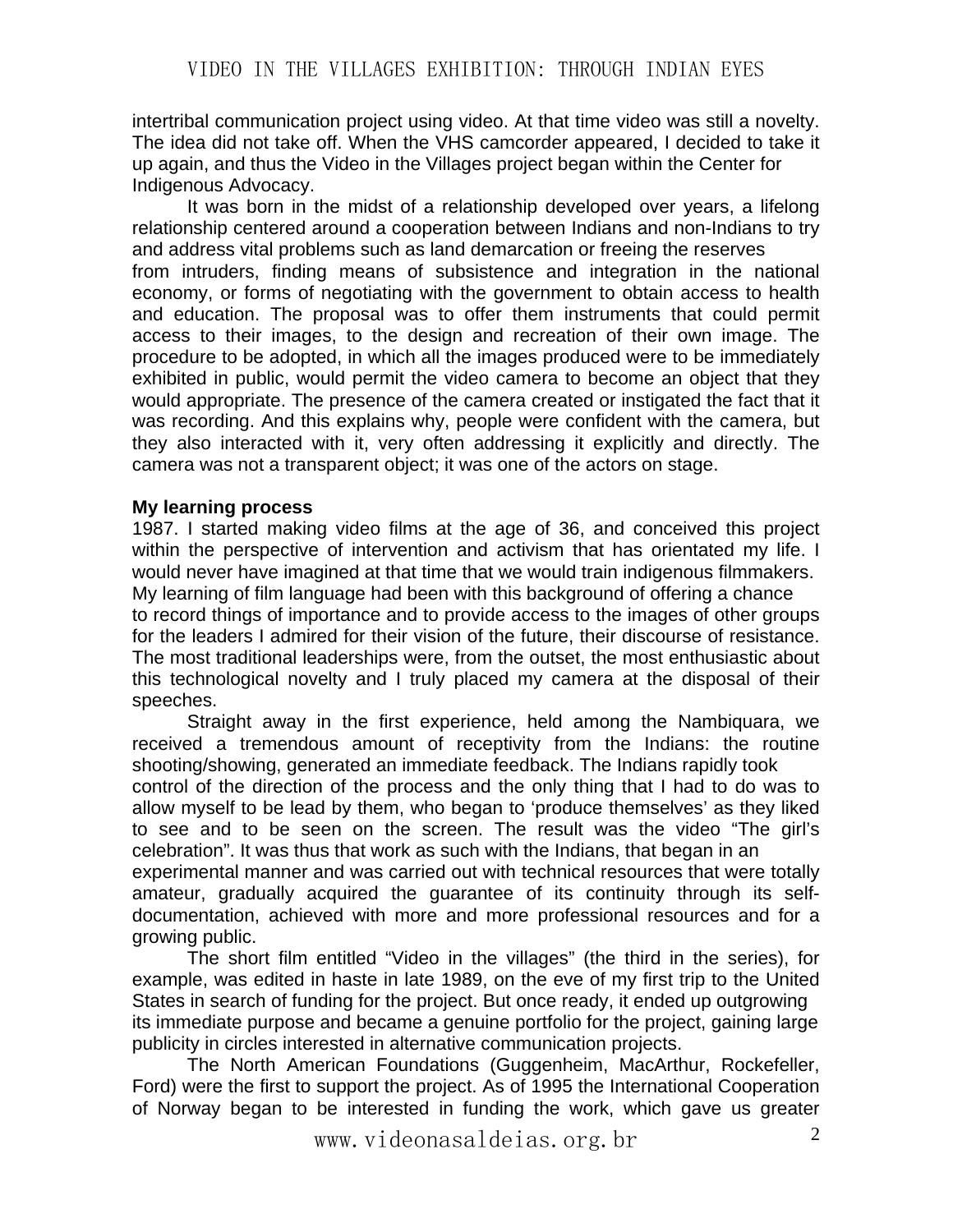stability, enabling us to begin to design a long-term strategy. Virginia Valadão, anthropologist and coordinator of the Center for Indigenous Advocacy, was the main articulator of the project's survival. Furthermore, she left us this beautiful film "The banquet of the spirits" that required four years of work.

I learnt by doing: intuitively. In ten years of partnership with the editor Tutu Nunes, I also learnt a lot. He gave a modern wrapping to my footage, editing the majority of the videos of my authorship and contributing in large part to their success.

#### **From trainee to filmmaker: broadening distribution**

With the support of the US foundations, I decided to produce a more consistent description of the project and, in 1990, I started working with the Waiãpi Indians. In the partnership that I established with the anthropologist Dominique Gallois, who knew the Waiãpi language well, arose the possibility of bringing to the videos the wealth of discussions and commentaries provoked by the screenings. Dominique established a philosophical dialogue with her main informant Waiwai, a genuine Waiãpi intellectual, and this dialogue was transposed into the film. This resulted in the video entitled "The spirit of TV" (the fourth of the series), that brought to the screen the Indians' enthusiasm with the new discovery and the full range of reflections that the videos brought to the surface.

Edited in a much more modern style, abolishing voice over and letting the Indians express themselves spontaneously in their own language, the video shows how the projections induce discussions that involve, amongst other themes, a redefinition of their own identity in relation to others. At the same time, we see the growth of a pan-indigenous awareness on the basis of the similarity of the historical processes that each group has been through since contact, the problems that all share at present. It also enlightens the whole political issue of the manipulation of the image: who is going to see us and how should they see us, etc.

This video opened more opportunities for distribution, emerging from the "ghetto" of indigenous and ethnographic festivals, from the departments of anthropology and communication. Through word of mouth, dissemination in the universities, the multiplying effect of the more traditional festivals, special showings and retrospectives, the spectrum of dissemination of the videos was gradually broadened. Work with the Indians spread to new groups and, at the same time, gained new forms. Each group identified, through the videos, those with which they felt most affinity, through linguistic and cultural proximity.

We then began to produce a number of encounters between them, which resulted in the videos "Meeting ancestors" and "We gather as a family", that, like "The spirit of TV", are put together exclusively through the Indians' testimonies. "Meeting ancestors" was a big success, thanks to its narrative structure, but

above all, through the snapshots that it manages to bring to the screen, giving the public an insight of a relationship between Indians. This generated a renewed interest from international festivals and public television networks from several countries in showing the trilogy, as this group of films became known.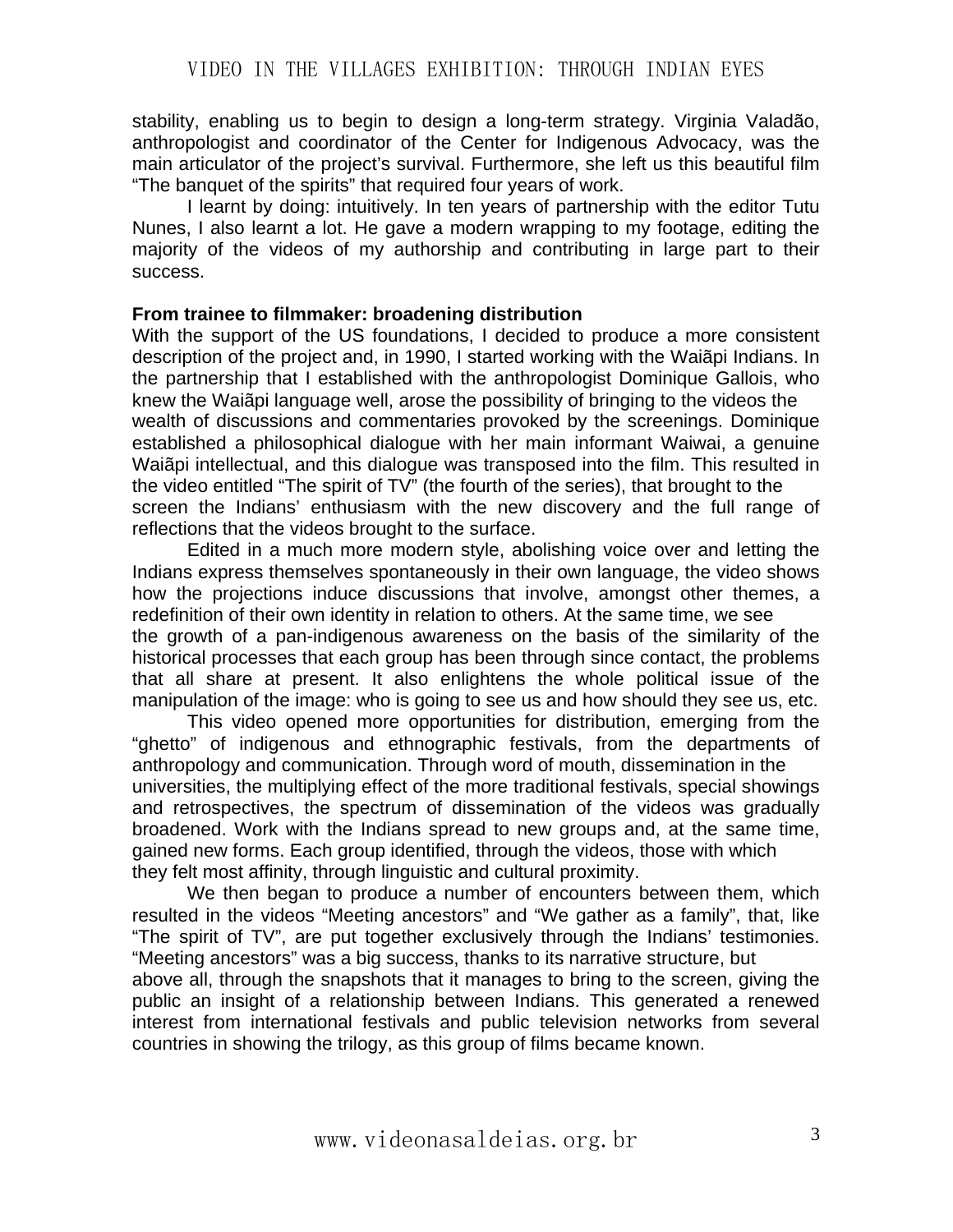#### **Public feedback**

On making the videos available for a public that I didn't know when I made them, I clearly perceived how the collection of images contained in these documentaries provoked a range of ethic and moral reactions, concepts and ideas that went beyond the "objective content", the explicit message of the films.

While the public seemed to expect the Indians to behave like victims, thus being able to express compassion and solidarity for them, we discovered that, on the contrary, the Indians think through their representation strategy, appearing strong, even aggressive, in relation to the colonizers or invaders. The majority of TV documentaries or reports produced in Brazil about Indians tend, on the one hand, to mystify the "good savage" and, on the other, to adopt this fatalistic tone: they are loosing their lands, their culture, their language, etc…

I always thought it vital to show precisely the opposite: first, the Indians do not spend their lives moaning and groaning, quite the opposite; merriment, fun and games are elements of their living together - a characteristic that has been labeled "the ingenuity, innocence of the savage". Secondly, they are not passive victims in this process, but have a full awareness of the changes they are undergoing. There is a discussion and internal dynamics underway among the generations, incorporating some external things, rejecting others, preserving the memory of traditions and abandoning others.

When we attempt to undo the myth of the "good savage" and the rhetoric of the victim, showing things from a different perspective, we inevitably touch upon very sensitive issues such as alcoholism, sexuality, violence... around which the negative stereotypes in relation to the Indians are crystallized. The Indians themselves in the video "The spirit of TV" discuss the question of appearing drunk, for example. One Canadian distributor refused the video saying that I had disrespected the Indians in including the scene and that the Canadian public would condemn the film as politically incorrect. I disagree entirely. In the first video made by the Waiãpi themselves for a non-Indian public, they appear completely drunk from start to finish. Simply because the video is about festivals; and as the author himself explains, for the Waiãpi, to be drunk in a celebration is a socially and culturally valued attitude. What seemed interesting to me was exactly that: to show how there is a conscious discussion going on in relation to selfrepresentation.

Someone was shocked by the violence and "needless killing" of the gold prospectors contained in the short section of drama interpreted by the Enauênê Nauê in the video "Video cannibalism". I find it strange that we have incorporated, as the most natural thing in the world, watching hundreds of films where Indians are killed right left and centre and find shocking the killing of two gold prospectors invading an indigenous reserve. The public does not seem to be aware of the intensity and violence of the conflicts in the Amazon of today. Shock at times can be a good way of "waking up" to reality.

For the great majority of people, the Indians are a fiction in which they project ideals of wisdom and balance, harmony with nature, collective living, etc. and these people would like this dream to remain untouched, the Indians preserved in a kind of human zoo or, at least, that the changes in these societies

www.videonasaldeias.org.br 4

be retarded as much as possible. Unfortunately this ideology runs through our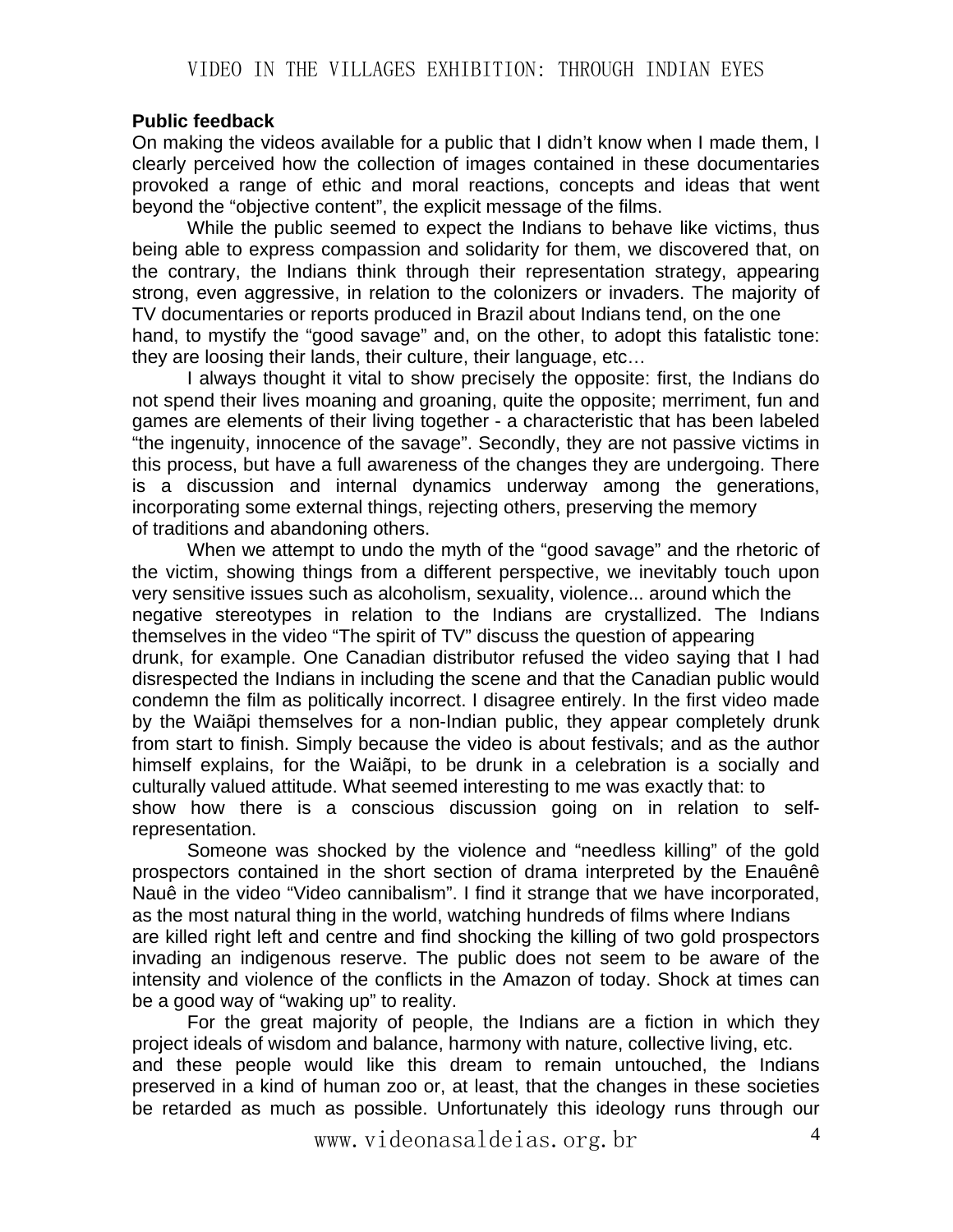entire society and can have serious and real implications in a number of circumstances. All the official indigenous policies in Brazil reinforce this kind of conception and hence the government is always trying to distinguish the "authentic", "pure", Indians from the "civilized" Indians. And, through this distinction, to exclude the so-called "acculturated" Indians from legislation that protects the Indian to encompass them in basic citizenship. But who are the authentic ones? Those still naked; if having an ID card is no longer being Indian, if living in the city is no longer being Indian!

The indigenous communities are submitted to brutal transformation processes and it is not only a pressure for changes coming from outside, but with each succeeding generation, there is an internal movement renewed for changes. I believe that the real dilemma is in knowing in which direction this change can happen. Are the Indians going to turn into beggars or are they going to integrate economically in some way? Are they going to be integrated one by one, as the capitalist model desires, or are they going to integrate as a group, maintaining their internal organization? Are they to exploit their natural resources according to the predatory model that is everywhere around them, or are they to try out environmentally sustainable solutions? These are the challenges posed.

In the specific case of the video, some villages already had access to the big television networks when the video project arrived. But the majority did not. Today almost all do. The problem is not to incorporate new objects, new customs but how to assimilate them. If a new technology such as video can be incorporated and be used to raise self-esteem, what is the problem? This makes young indigenous people proud of themselves: they also know how to use the white-man's tool to film their things, inverting the process of invasion by the television.

#### **Indian Program<sup>2</sup>**

1

The international recognition achieved by some of the videos took us to many festivals, and in them we discovered that the development of the indigenous media was a movement that was emerging in various parts of the planet, from an experience such as ours and others in Latin America to those of indigenous filmmakers from the first world, trained in film schools.

With the new legislation of public regional TVs, we were invited by the Federal University of Mato Grosso to make a programme "about" Indians. Until then, such a possibility had not occurred to us, but we immediately proposed to make a programme "with" the Indians. Thus, between 1995 and 1996, we produced the *Indian Program*.

Every time we screen this programme in the villages, the audience's eyes shine with satisfaction. As the indigenous teacher Leonardo Tukano, from the Rio Negro, told me: "Of all the films about Indians that we show our pupils, it was the *Indian Program* that generated the most interest. My pupils don't even want to hear about tradition, for them this is the incarnation of what is old-fashioned and *out*.

<sup>2</sup> The original term in Portuguese, *Programa de Índio* also has the connotation of 'wasting time' (sic).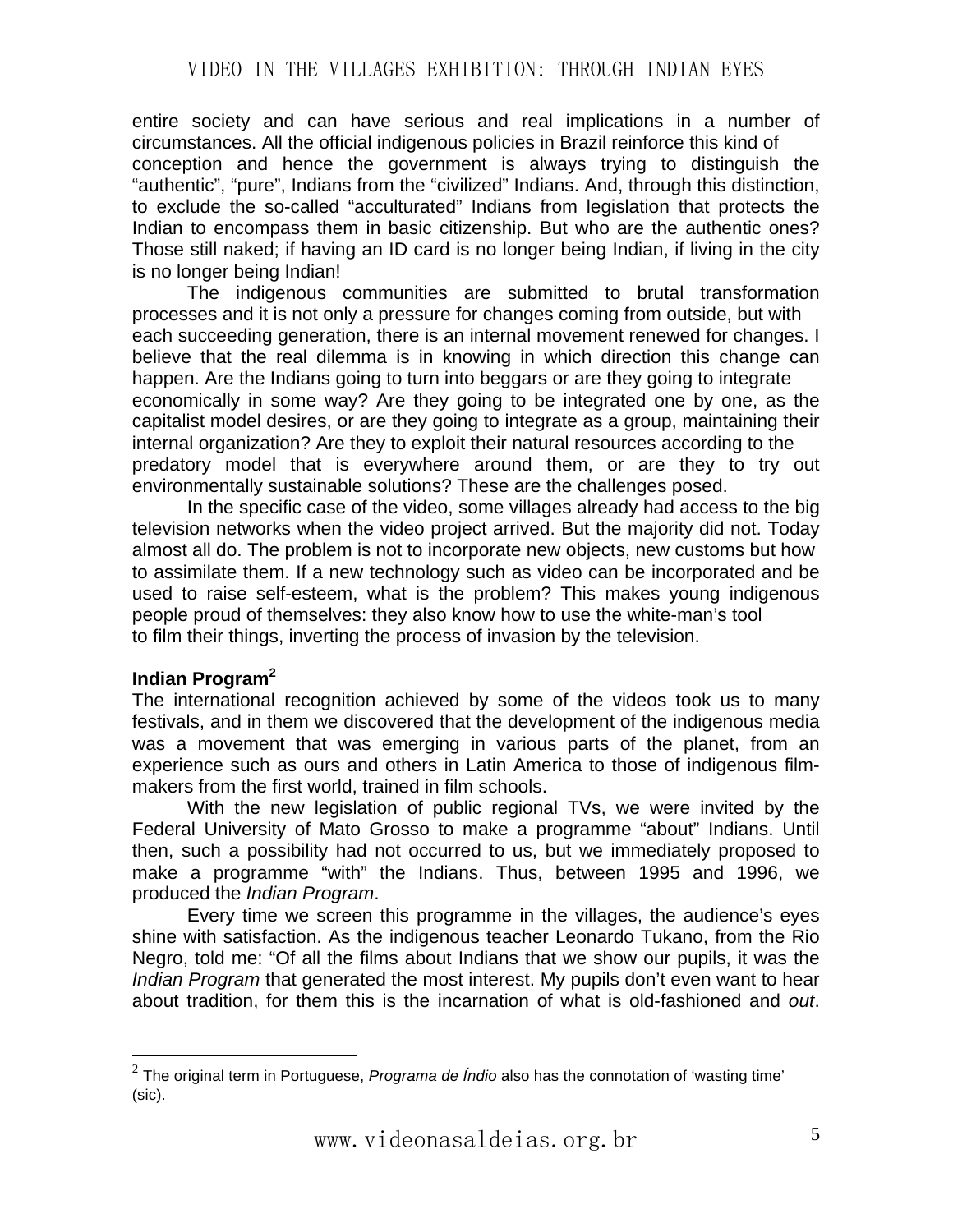Neither do the pupils' parents want their children to *walk backwards*". But Indian TV presenters, reporters, cameramen, struck a sudden interest among them: so it was possible to be "modern", "civilized", and to be "Indian" at the same time!

Looking around us at the world, we perceive how feasible and necessary having a program made by Indians on Brazilian TV is. The Sami in Norway, the Inuit and the Indians in Canada, the Aborigines of Australia, and the Maori of New Zealand, all have their television channels. The development of an indigenous media is a world process, an historical movement. To give visibility to the ethnic minorities through the mass media has a strategic importance for these peoples, for them to be recognized and respected.

# **A new perspective**

The evaluation that the Indians themselves made of the experience of the *Indian Program* and the general movement that I had been accompanying in other countries, such as Bolivia and Mexico, which already invested in training workshops, posed a new challenge to us. In 1997 we brought together in the Xingu over thirty Indians from various parts of Brazil, with whom we already worked and that knew each other through the network of video libraries that we installed in their villages. The meeting permitted a direct interchange between them, but we still needed a teaching method.

We invited the filmmaker Mari Corrêa, who already had a long experience in the cinema training process, to be in charge of the workshops coordination. The workshops lead to immediate and surprising results. Mari gave a radical and definitive turn to the project with a new language proposal and the timing of her editing in tune with the Indian timing . In 2000, the creation of the NGO "Video in the Villages" expresses the new work perspective: becoming a cinema school for Indians and amplifying its network of alliance and partnership with others NGO and Indian organizations.

For me, the move from filmmaker to teacher was extremely stimulating. Today we have the privilege of sharing the intimacy of the scenes that they film and show us and we can observe how each group responds in a particular way to the exercises proposed. In the process of translating the testimonies that they collect in their languages a new understanding of their respective cultures is revealed to us. I never learnt so much about cinema and about the people with whom we work. It is gratifying to see that seeds that we sowed have germinated and begun to produce their own fruit. It is gratifying to see that the project has finally found its vocation.

# **A cultural policy for the Indians**

Video in the Villages has, to date, been funded exclusively by foreign agencies. It is symptomatic and consistent with the reality in which we carry out a project such as this, that we have never received any support from the Brazilian government.

It is necessary that the State and the private sector believe in the creative potential of indigenous peoples, invest in the dissemination of these cultures and stimulate intercultural dialogue. To this end, we must invest in the training of new talents, in the production of new programmes. The Indians, armed with these new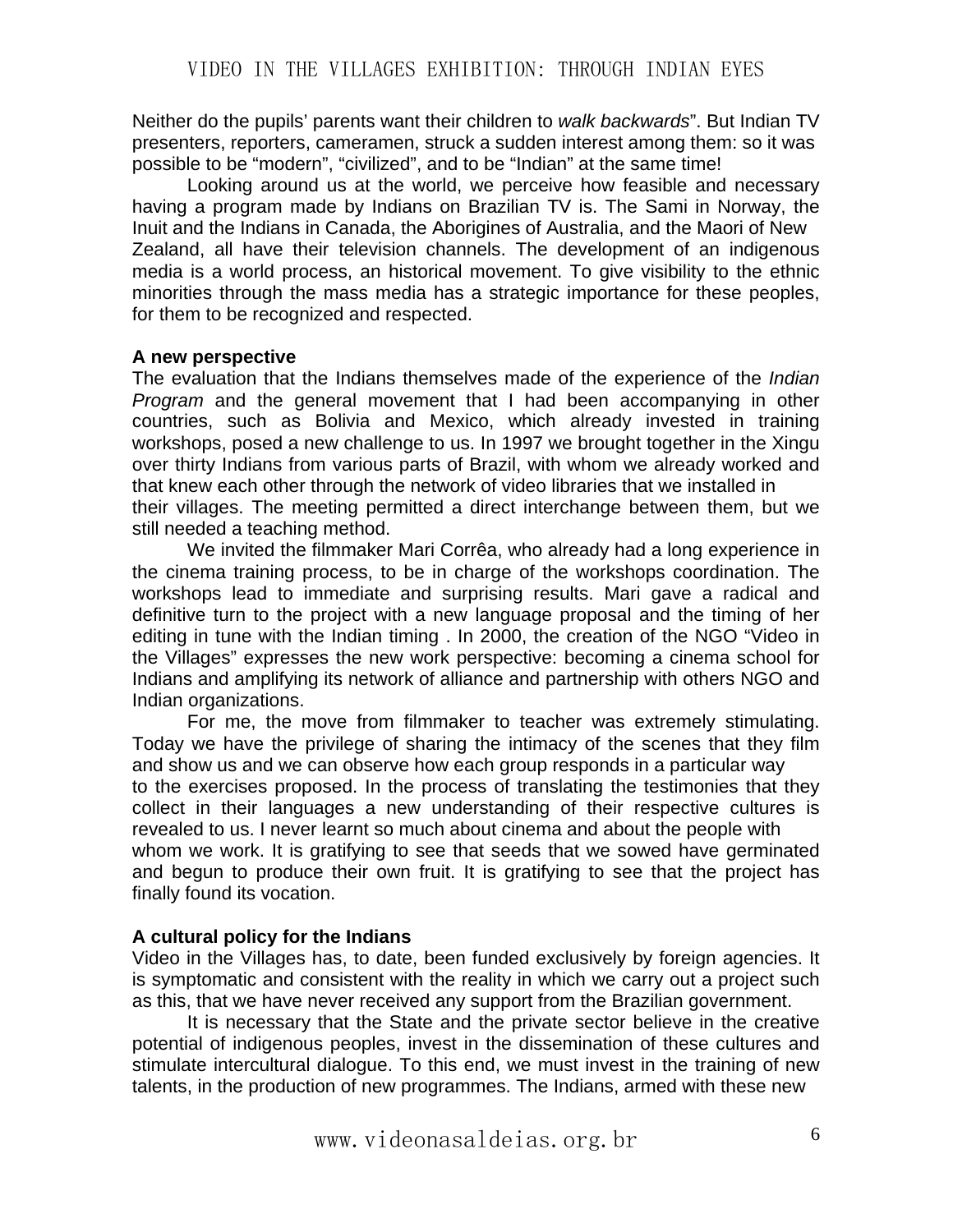languages and technology produce pieces of work that are absolutely original in the fields of art, literature and cinema. It is vitally important to make full use of and experience the wealth of indigenous culture in this country and stop seeing it as a thing of the past.

Since the time in which we made the *Indian Program*, we have had this perspective in mind, but for this to happen it is necessary for the indigenous movement to articulate this issue and demand that the government establish a policy and provide resources for this.

Looking retrospectively at the thirty odd years that have passed, we observe with satisfaction a certain evolution in the relation of the State with the Indians. FUNAI's centralizing model, an inheritance from the military dictatorship, has

nurtured a certain indigenous apartheid, in which the entire country has washed its hands. "Indian? That is a problem for FUNAI!" In the 80's and 90's, when indigenous associations began to emerge, they encountered an enormous resistance from the public powers. The registry offices said: "An indigenous association can only be registered with an authorization from Funai".

The indigenous movement did its networking, above all locally and regionally. New professional categories were trained, specially those of indigenous teachers and health agents, and now an entire generation begins to have access to university. Brazil as a whole became democratic. In 1988, the Brazilian Constitution consecrated some important victories, although a large part of the country has not digested them. Little by little, we have left the centralizing model of the only organ with the monopoly over indigenous affairs, for a more plural model, where various new possibilities for interlocution are offered to the Indians, depending on the specific theme that they want to deal with: education, health, and environment.

The Ministry of Education took over the question of indigenous education and the Health Ministry did the same, causing the indigenous organizations to become interlocutors of public policies. The Ministry for the Environment created a special line of credit for indigenous populations to be able to propose and fund their programmes for environmental protection.

What is needed is for the Ministry of Culture to assume its part and establish with the Indians a dialogue to define cultural policy. This Ministry still behaves today like the registry offices of ten years ago: "an Indigenous cultural project, can only happen with Funai's authorization". The great patrimony of the Indians is cultural, live culture, not just for them but also for millions of Brazilians who have no idea what goes on in this country.

#### **The meaning of this exhibition and the opening of a new cycle**

The Idea of this showing is to present to the public these new authors that are giving an original and refreshing contribution, a real expression of Brazil's cultural diversity. We concluded the cycle of Video in the Villages and opened a new one, Video from the Villages. The Idea of an interchange of information among the villages continues in the project, but now the Indians have the chance to produce and watch their own works.

Our attitude is *activist* because we continue to place the project at the service of the indigenous movement. Our work is to convince the leaders